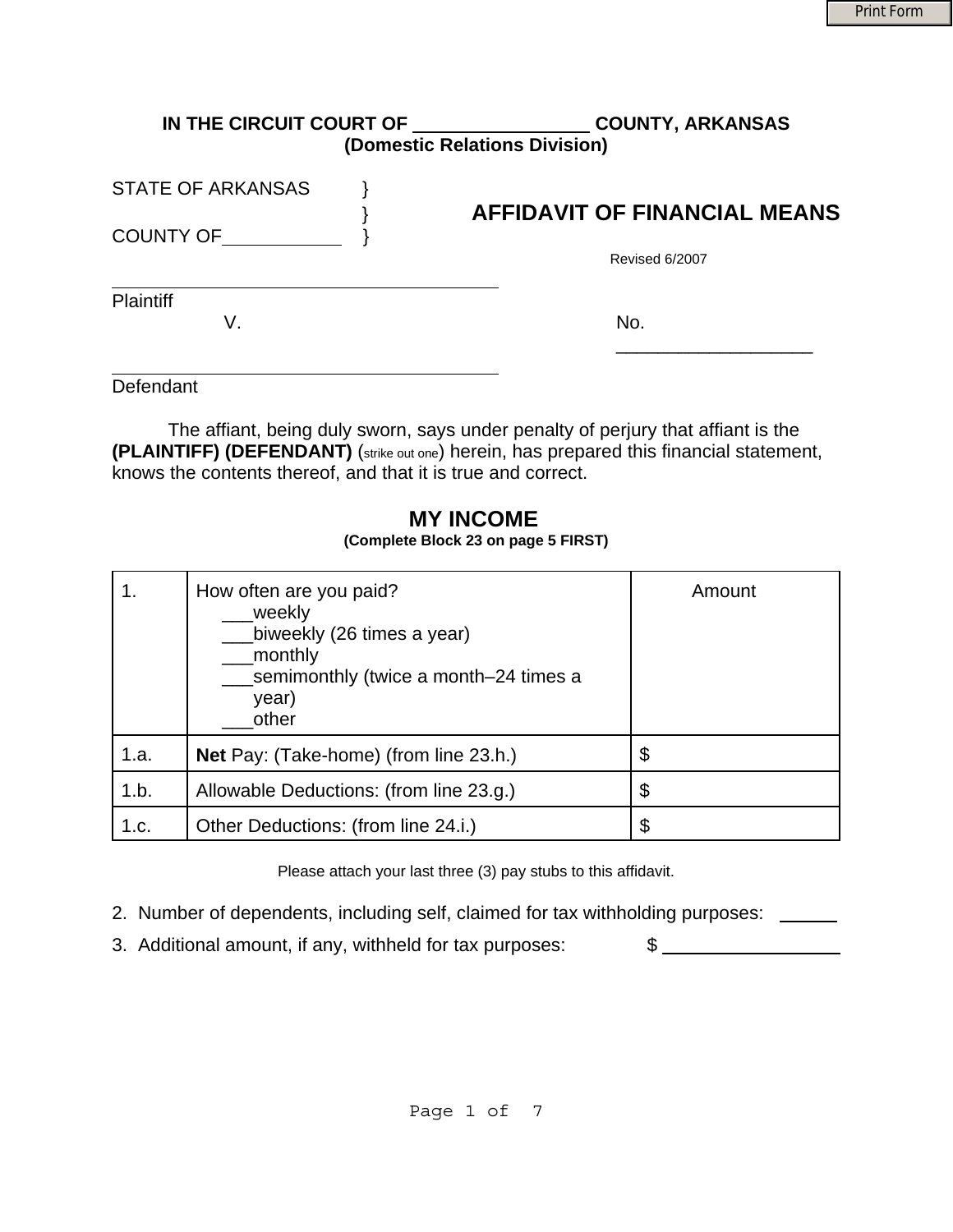# **OTHER INCOME, FUNDS & LIQUID ASSETS AVAILABLE TO ME**

| 4.   | Funds:                     | Amount: | Source of funds/assets: |
|------|----------------------------|---------|-------------------------|
| 4.a. | All other income received  | \$      | See attached sheet.     |
|      | (state source, amount, and |         |                         |
|      | how often received):       |         |                         |
| 4.b. | Cash on hand or in banks:  | \$      |                         |
| 4.c. | Stocks & bonds, etc.:      | \$      |                         |
|      |                            |         |                         |
| 4.d. | All other child support:   | \$      |                         |

### **THE CHILDREN**

| 5.   | Financial responsibility of my children:                          | Number of children: |
|------|-------------------------------------------------------------------|---------------------|
| 5.a. | Number of children I have with opposing party:                    | #                   |
| 5.b. | Number of other children I have and support:                      | #                   |
| 5.c. | Total Number of children living with me whom I support:           | #                   |
|      |                                                                   |                     |
| 5.d. | Full Name of child(ren) born or legally adopted of this marriage: | Date of Birth:      |
| 1.   |                                                                   |                     |
| 2.   |                                                                   |                     |
| 3.   |                                                                   |                     |
| 4.   |                                                                   |                     |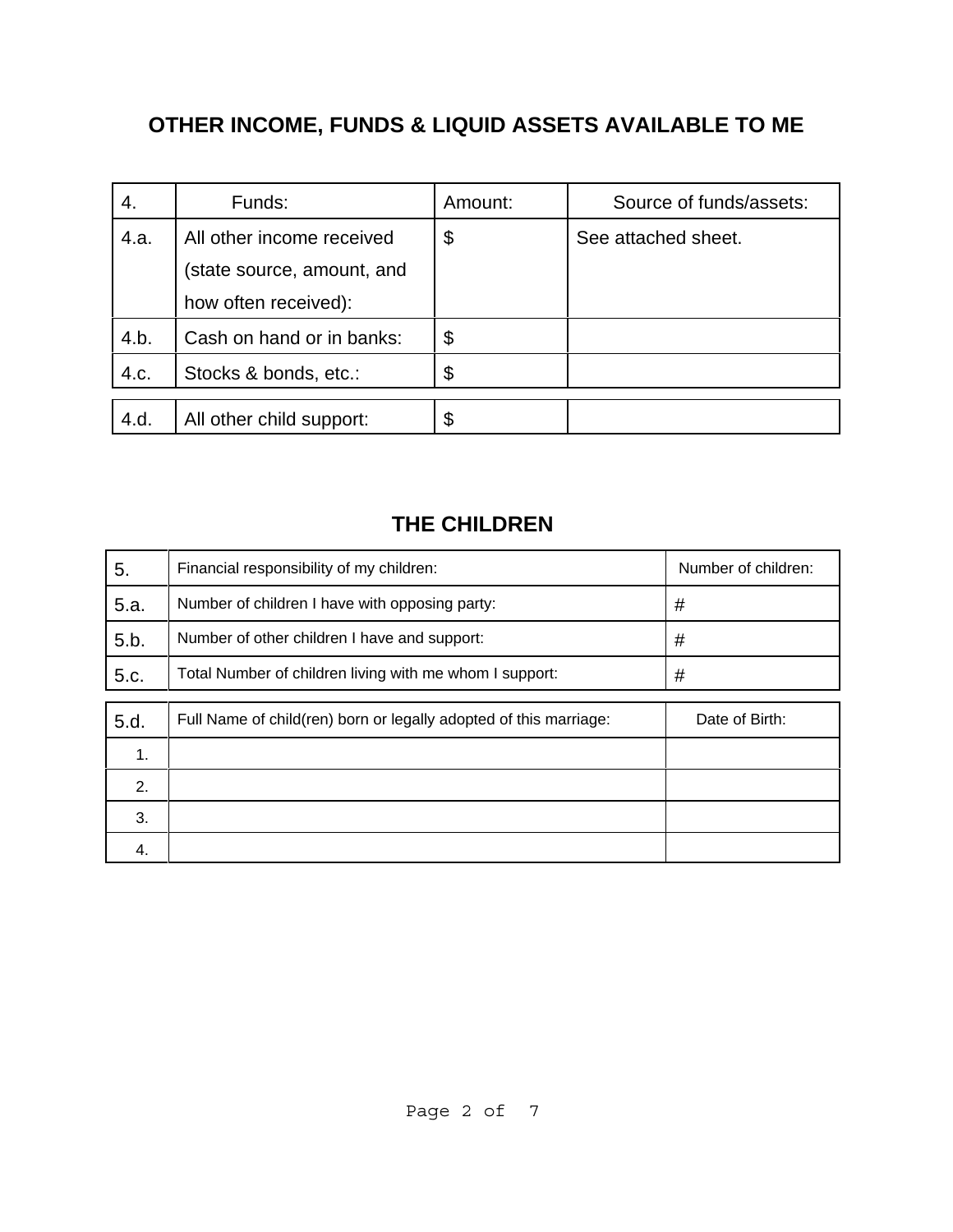## **MY MONTHLY EXPENSES**

| 6. | Expense:            | Amount: |                | Expense:          | Amount:                   |
|----|---------------------|---------|----------------|-------------------|---------------------------|
| a. | Rent/house payment: | \$      | k.             | Drugs:            | \$                        |
| b. | Gas & electricity:  | \$      | I.             | Life Insurance:   | \$                        |
| c. | Water:              | \$      | m.             | Health Insurance: | \$                        |
| d. | Telephone:          | \$      | n.             | Auto Insurance:   | $\boldsymbol{\mathsf{S}}$ |
| е. | Food:               | \$      | O <sub>1</sub> | Fire Insurance:   | \$                        |
| f. | Clothing:           | \$      | p.             | Transportation:   | \$                        |
| g. | Laundry & cleaning: | \$      | q.             | Other:            | \$                        |
| h. | Child care:         | \$      | r.             | Other:            | \$                        |
| i. | Car payment:        | \$      | S              | Other:            | \$                        |
| j. | Medical:            | \$      | t.             | Other:            | \$                        |
|    |                     |         |                |                   |                           |
|    |                     |         |                | Total:            | \$                        |

Place a check mark by all expenses which are not being paid currently.

## **CREDITORS**

| (Complete items 26, 27, & 28 on pages 6 & 7 FIRST) |  |  |  |
|----------------------------------------------------|--|--|--|
|----------------------------------------------------|--|--|--|

|     | <b>Whose Debts:</b>       | Total Owed: (A) | <b>Total of Monthly payments: (B)</b> |
|-----|---------------------------|-----------------|---------------------------------------|
|     | Joint Debts:              |                 | \$                                    |
| -8. | <b>Plaintiff's Debts:</b> |                 | \$                                    |
| 9.  | Defendant's Debts:        |                 | \$                                    |

## **GENERAL INFORMATION ABOUT PARTIES**

Page 3 of 7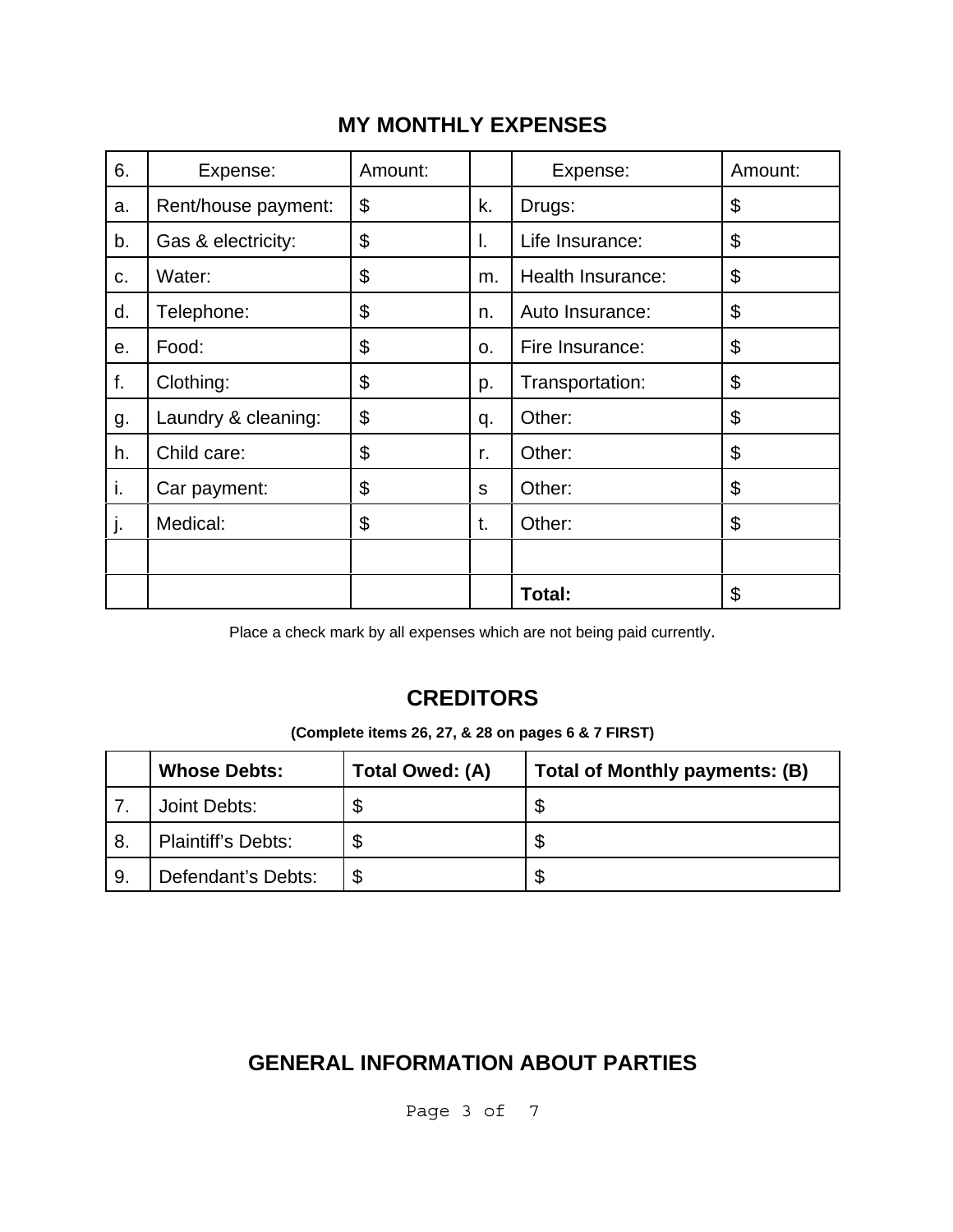|     | <b>Information about:</b>                                                            | <b>Plaintiff</b> | <b>Defendant</b> |
|-----|--------------------------------------------------------------------------------------|------------------|------------------|
| 10. | Name:                                                                                |                  |                  |
| 11. | Address:                                                                             |                  |                  |
| 12. | SSN: (last four digits)                                                              |                  |                  |
| 13. | Date of Birth:                                                                       |                  |                  |
| 14. | Phone No.: (home)                                                                    |                  |                  |
| 15. | Phone No.: (work)                                                                    |                  |                  |
| 16. | Employer:                                                                            |                  |                  |
| 17. | Employer Address:                                                                    |                  |                  |
| 18. | Employer Phone No.:                                                                  |                  |                  |
| 19. | Opposing party's net<br>_weekly, ___biweekly,<br>monthly or __semimonthly<br>income: |                  |                  |
| 20. | Other income of opposing<br>party:                                                   |                  |                  |
| 21. | Number of children of opposing<br>party:                                             |                  |                  |

### **(**Do not guess concerning information about opposing party)

## **INCOME FROM SALARY**

### 22. How often are you paid?

| ____ weekly     | biweekly        | semimonthly     | monthly         | other   |
|-----------------|-----------------|-----------------|-----------------|---------|
| 52 times a year | 26 times a year | 24 times a year | 12 times a year | Explain |

### **YOUR NET PAY**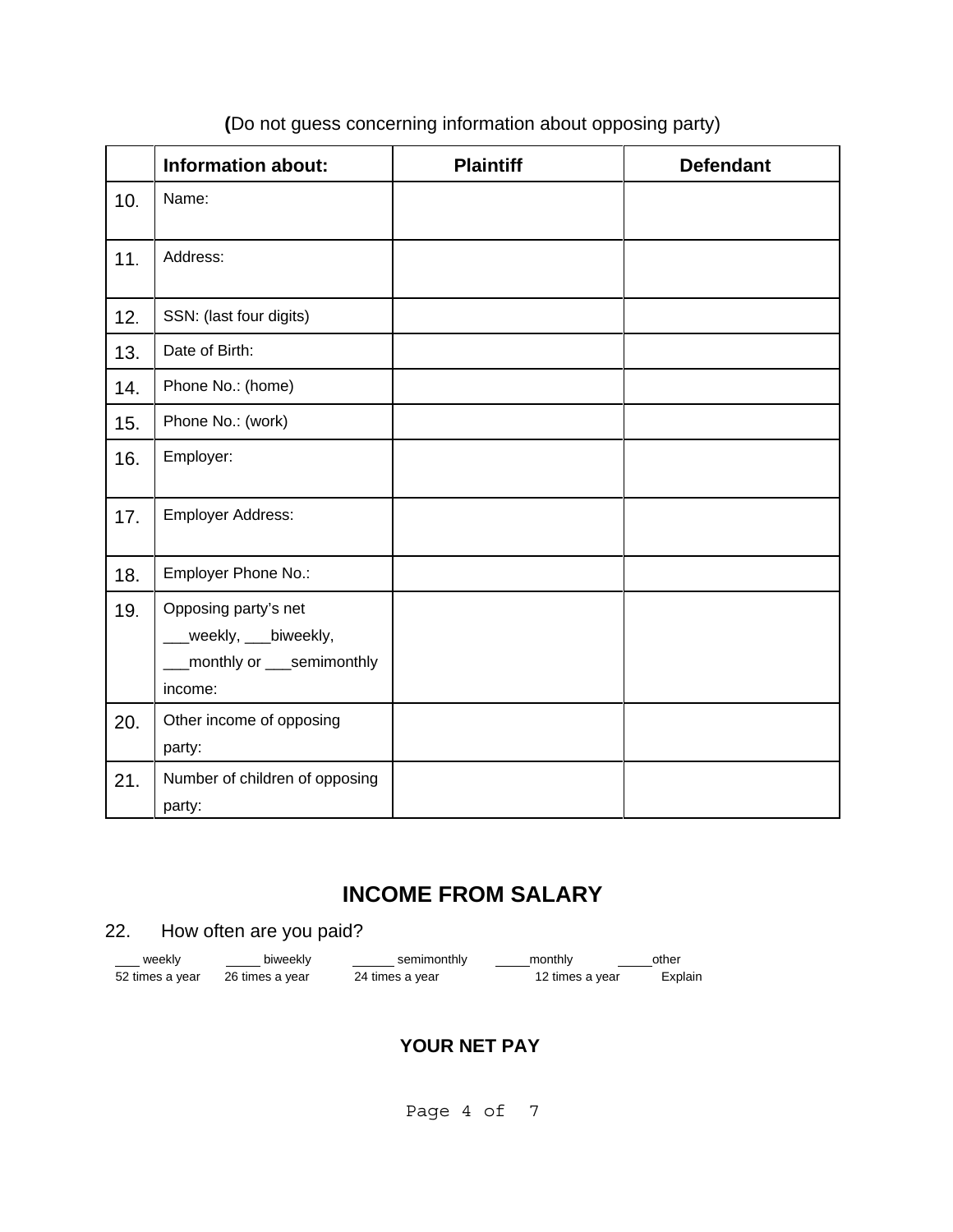| 23.   | Income:                                                                                                                                                                                                                                                                                                                                                             |                                                                          | <b>Amount</b>  |             |
|-------|---------------------------------------------------------------------------------------------------------------------------------------------------------------------------------------------------------------------------------------------------------------------------------------------------------------------------------------------------------------------|--------------------------------------------------------------------------|----------------|-------------|
| 23.a. | Gross Wages                                                                                                                                                                                                                                                                                                                                                         |                                                                          | \$             | XXXXXXXXXXX |
|       | per pay period:                                                                                                                                                                                                                                                                                                                                                     |                                                                          |                |             |
|       |                                                                                                                                                                                                                                                                                                                                                                     | <b>Deductions per check:</b>                                             | <b>XXXXXXX</b> | Amount      |
| 23.b. |                                                                                                                                                                                                                                                                                                                                                                     | Federal Income Taxes Withheld:                                           | <b>XXXXXXX</b> | \$          |
| 23.c. |                                                                                                                                                                                                                                                                                                                                                                     | State Income Taxes Withheld:                                             | <b>XXXXXXX</b> | \$          |
| 23.d. |                                                                                                                                                                                                                                                                                                                                                                     | F.I.C.A., and medicare $1$ :                                             | <b>XXXXXXX</b> | \$          |
| 23.e. |                                                                                                                                                                                                                                                                                                                                                                     | Health Insurance (children only) <sup>2</sup> :                          | <b>XXXXXXX</b> | \$          |
| 23.f. |                                                                                                                                                                                                                                                                                                                                                                     | Court ordered child support <sup>3</sup> :                               | <b>XXXXXXX</b> | \$          |
| 23.g. |                                                                                                                                                                                                                                                                                                                                                                     | Total Withheld: (b) thru (f) above:<br>Carry to line 1.b. on first page. | <b>XXXXXXX</b> | \$          |
| 23.h. |                                                                                                                                                                                                                                                                                                                                                                     |                                                                          |                | \$          |
|       |                                                                                                                                                                                                                                                                                                                                                                     | Net take-home pay per pay period: (Subtract 23.g from 23.a)              |                |             |
| 23.i. | <sup>1</sup> F.I.C.A. is Social Security; Include any railroad retirement in F.I.C.A. block.<br><sup>2</sup> Include the amount you pay to cover the children only.<br><sup>3</sup> Include any court ordered child support for dependents of previous marriages or<br>previously legally legitimated children and adopted children withheld from current paycheck. |                                                                          |                |             |

Repeat salary information on a separate attachment for any other salaried positions you have.

# **OTHER DEDUCTIONS FROM MY PAYCHECK**

| 24.   | Item:                                      | Amount: |
|-------|--------------------------------------------|---------|
| 24.a. | Union dues:                                | \$      |
| 24.b. | Credit Union, thrift plan payments:        | \$      |
| 24.c. | Pension Benefits and stock purchase plans: | \$      |
| 24.d. | Charitable contributions:                  | \$      |
| 24.e. | Debt payments and/or garnishments:         | \$      |
| 24.f. | Life Insurance payments:                   | \$      |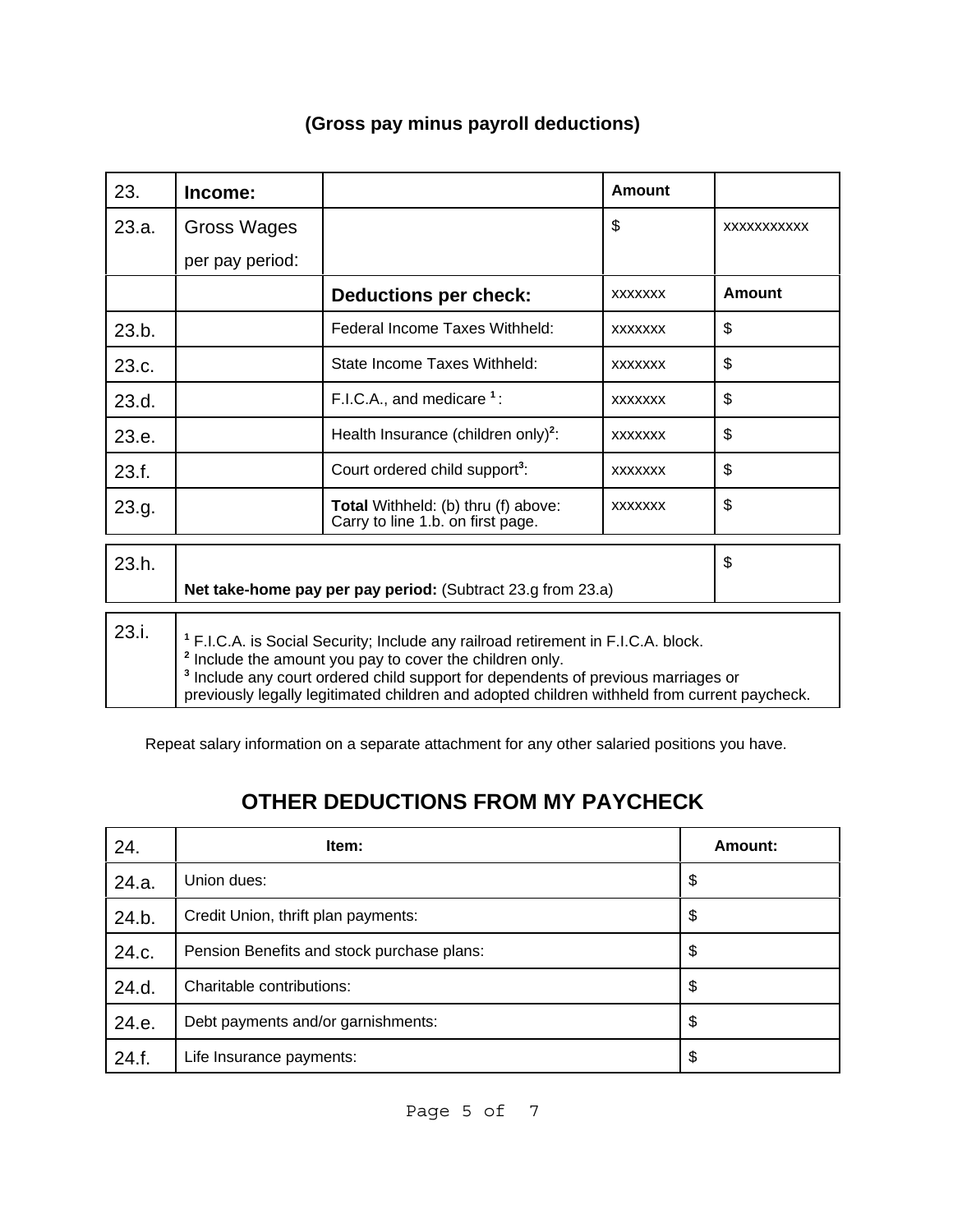| 24.g. | Other (Identify):                                                     | จ      |
|-------|-----------------------------------------------------------------------|--------|
| 24.h. | Other (Identify):                                                     | ጥ<br>J |
| 24.i. | Total Withheld (total of 24.a. thru 24.h.) (Carry to 1.c. on page 1): | \$     |

 The above deductions will not be considered as direct deductions from your gross pay. However, they may affect the amount of the child support obligation.

## **OTHER COURT ORDERED CHILD SUPPORT**

| 25. | Other court-ordered child support being paid other than by deduction: |  |
|-----|-----------------------------------------------------------------------|--|
|     | Attach child support order and proof of payment.                      |  |

# **CREDITORS & DEBTS**

|       | Creditor:      | <b>Total amount owed:</b> | <b>Monthly payment:</b> |
|-------|----------------|---------------------------|-------------------------|
| 26.a. |                | \$                        | \$                      |
| 26.b. |                | \$                        | \$                      |
| 26.c. |                | \$                        | \$                      |
| 26.d. |                | \$                        | \$                      |
| 26.e. |                | \$                        | \$                      |
| 26.f. |                | \$                        | \$                      |
| 26.g. |                | \$                        | \$                      |
| 26.h. |                | \$                        | \$                      |
|       | <b>Totals:</b> | \$                        | \$                      |

26. Debts in the names of **BOTH PARTIES** are:

Attach additional schedules as needed, and then total - Carry to lines 7(A) & 7(B) on page 3.

#### 27. Debts in the name of only the **PLAINTIFF** are:

|       | <b>Creditor:</b> | Total amount owed: | <b>Monthly payment:</b> |
|-------|------------------|--------------------|-------------------------|
| 27.a. |                  | Œ<br>C             | Φ                       |
| 27.b. |                  | D                  | ъD                      |
| 27.c. |                  | J                  | J                       |
| 27.d. |                  | ъ                  | ъD                      |